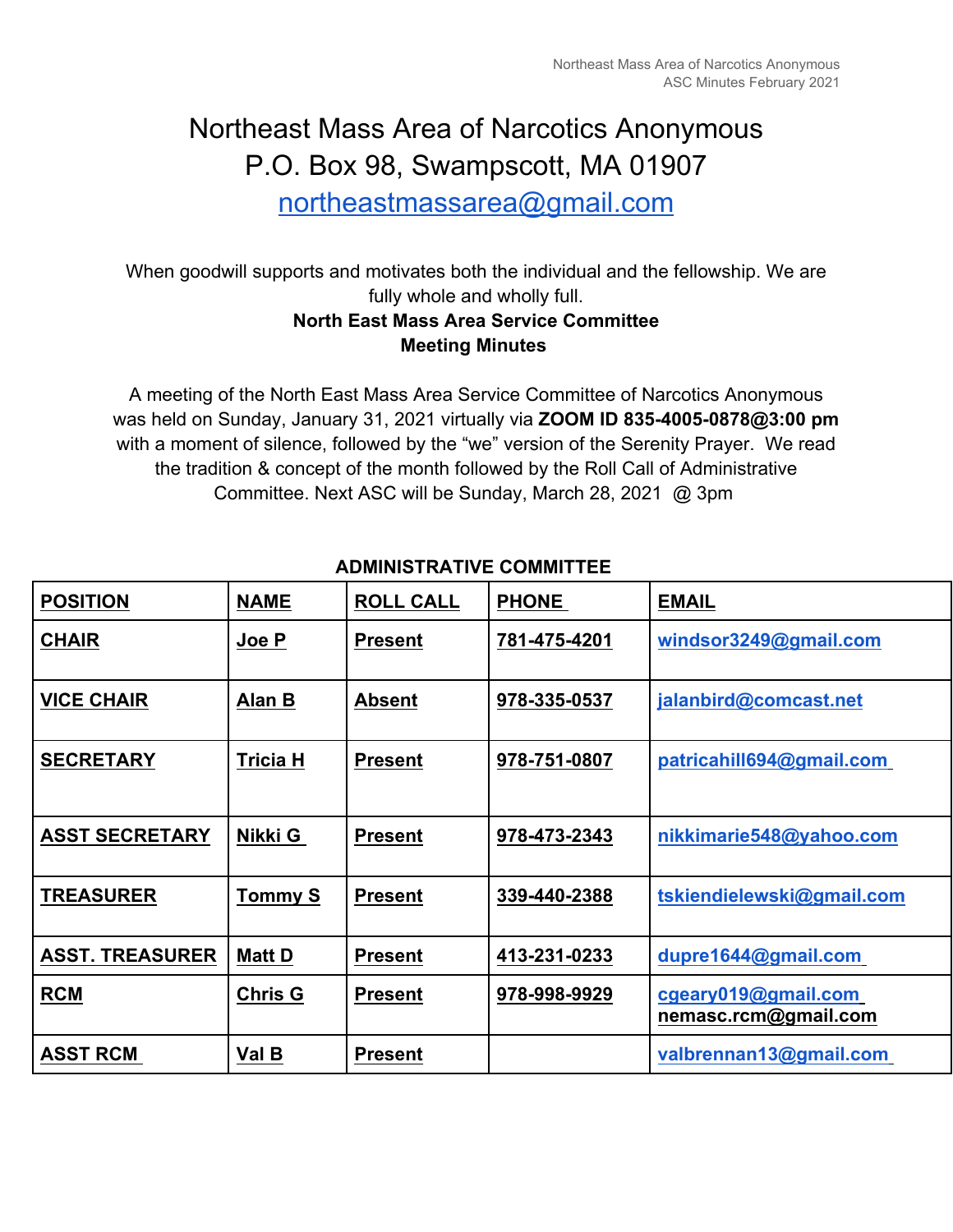### **SUB COMMITTEES**

| <b>COMMITTEE</b>                      | <b>CHAIR</b>     | <b>ROLL</b><br><b>CALL</b> | <b>PHONE</b> | <b>EMAIL</b>               |
|---------------------------------------|------------------|----------------------------|--------------|----------------------------|
| H & I                                 | <b>Kaitlyn M</b> | <b>Absent</b>              | 508-364-6299 | kaitmurphy730@gmail.com    |
| <b>POLICY</b>                         | Alan M           | <b>Present</b>             | 978-360-3973 | alan.marshall2@gmail.com   |
| <b>PUBLIC</b><br><b>RELATIONS</b>     | <b>Mike C</b>    | Absentx1                   | 978-578-2375 | mikey1shorts@yahoo.com     |
| <b>ACTIVITIES</b>                     | Mike B           | <b>Present</b>             | 978-809-7430 | michaelbunnell@hotmail.com |
| <b>CONVENTION</b><br><b>COMMITTEE</b> | <b>OPEN</b>      |                            |              |                            |
| <b>LITERATURE</b>                     | <b>Antonio</b>   | <b>Absentx1</b>            | 781-521-7336 | outreachlysoainc@gmail.com |

| <b>FELLOWSHIP</b><br><b>DEVELOPMEN</b><br><b>T AND</b><br><b>WEBSITE</b><br><b>DESIGN</b> | Sean D<br><b>Dennis M</b> | <b>Present</b> | 781-479-9104 S<br>781-228-0370 D | seanfromlynn@live.com<br>dmills3636@yahoo.com<br>www.nemana.org |  |  |  |
|-------------------------------------------------------------------------------------------|---------------------------|----------------|----------------------------------|-----------------------------------------------------------------|--|--|--|
|-------------------------------------------------------------------------------------------|---------------------------|----------------|----------------------------------|-----------------------------------------------------------------|--|--|--|

### **AREA ANNOUNCEMENTS**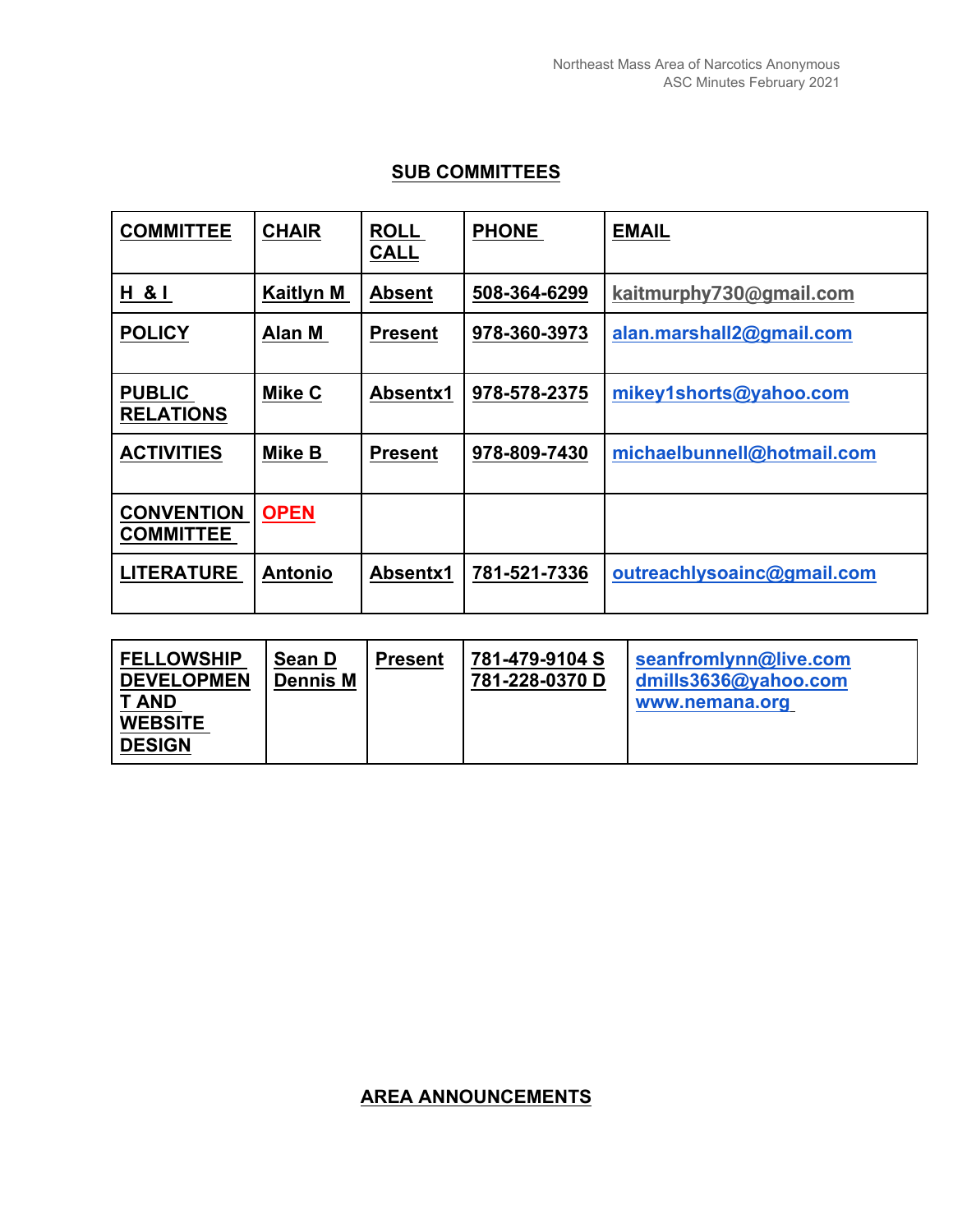- **NEMA DONATIONS= Please use the VENMO application and the link @Treasurer-Randy for any NEMA GROUP DONATIONS \*insert your GROUP NAME & Day/Time so your group gets the proper recognition DO NOT USE NORTHEASTMASSAREA@GMAIL.COM FOR ANY DONATIONS!!**
- ● **Convention Committee will be meeting March 31st @6pm Zoom ID 881-0312-5658**
- **Fellowship Development subcommittee will be meeting on Zoom on March 28 at 12pm zoom code is 82511138075 password is nemafd.**
- **H & I subcommittee meeting will be held on Sunday March 28, 2021 at 1:30 p.m. Zoom ID: 844 9598 8269 Password: 703768**
- **ACTIVITIES subcommittee meets every other Wednesday at 6pm EST on Zoom. We encourage all addicts regardless of clean time to attend our meeting, participate & join the committee. Zoom ID # 848 5220 5273 (No password) Please contact Mike B, Chair for further information**

### **NEMA AREA GROUP ANNOUNCEMENTS**

- **To keep our primary purpose, and with all the changes happening in the outside world today (virtual, hybrid and in person meetings) we ask that if there is a change to your home group's meeting status to please reach out via our new website www.nemana.org and update your group's information.**
- **New group, "Solutions NO Excuses" changed their name to "NO EXCUSES" meeting on Mondays in Medford at 470 Fulton St @ 7:30pm IN PERSON \*updated meeting online with nerna.org, which reflects on nemana.org**
- **"Miracles in Medford" also meeting at 470 Fulton St 7:30pm Fridays is now added to the meeting list found on nerna.org and nemana.org**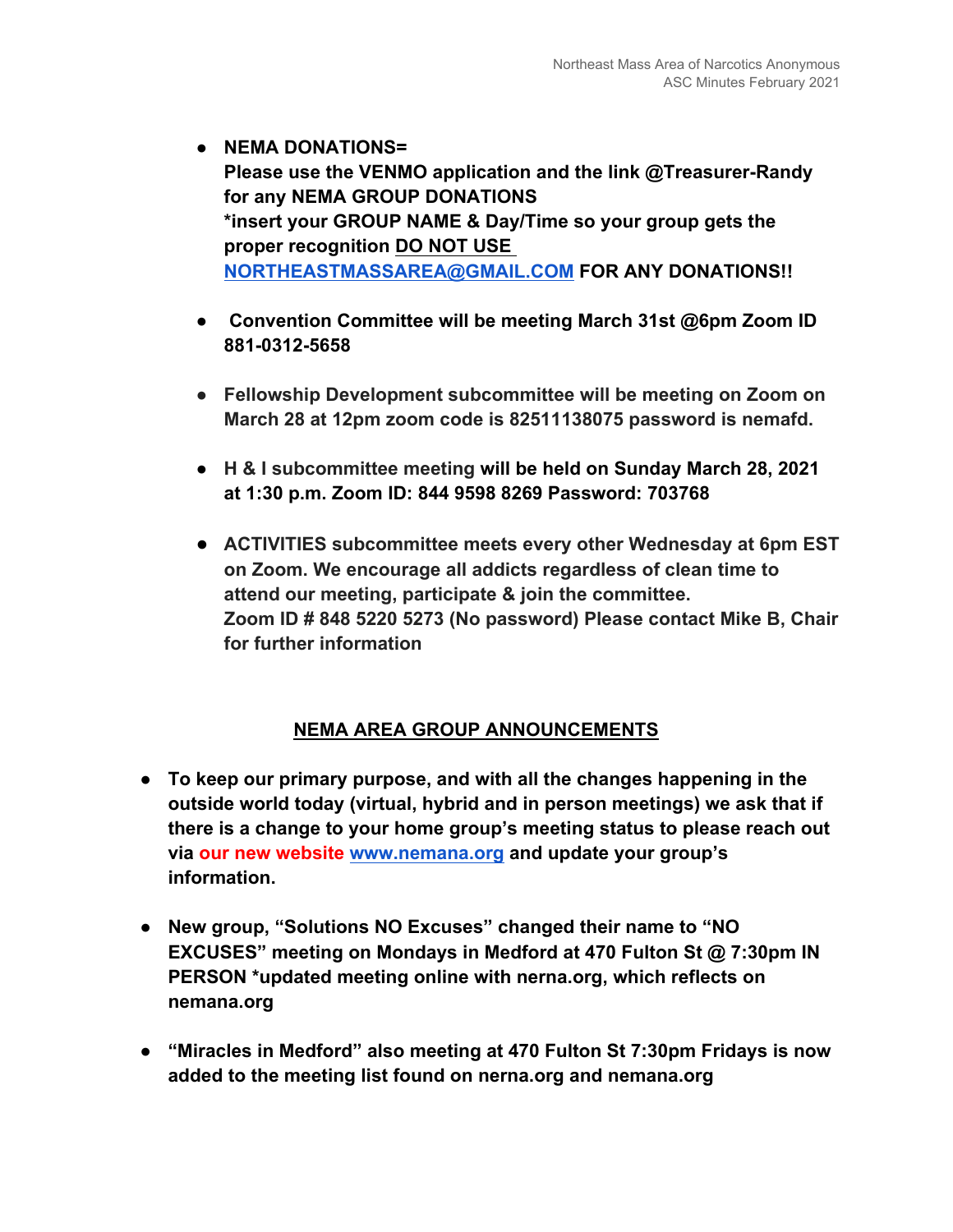# **ADMIN REPORTS**

### **CHAIR NO REPORT**

# **VICE-CHAIR NO REPORT, ABSENT**

### **TREASURER**

Below is a summary of the donations and expenses for February 2021: \$291.25 received in donations \$75.00 will be paid for the NERSC phone line \$216.25 will be donated to NERSC Please see attached spreadsheet for the financial breakdown of the February 2021 Treasurer Report. **Any donations to NEMA please use @Treasurer-Randy through VENMO. Please** use the MEMO/NOTE section to insert your GROUP NAME, DAY & amp; MEETING **TIME & amp; NEMA DONATION AMMOUNT.**

Tom S. (Treasurer) – 339-440-2388 Matt D. (Assistant Treasurer) – 413-231-0233

### **SECRETARY**

Hi Guys,

Aside from the participating members of the NEMA administrative committee, who also are their home groups GSR's, there was only **7 people** who acted upon the request at the end of last month's minutes and confirmed they read the minutes and also read the minutes to their groups.

I have decided that I am going to start leaving roll call as a part of my report, so we all can have a better understanding of who attends the area regularly and represents NEMA. This attendance, along with the treasurer's breakdown of group donations, can hopefully show us which groups participate. This information can also be helpful for our Fellowship Development subcommittee.

Below is a list of which groups were represented at AREA: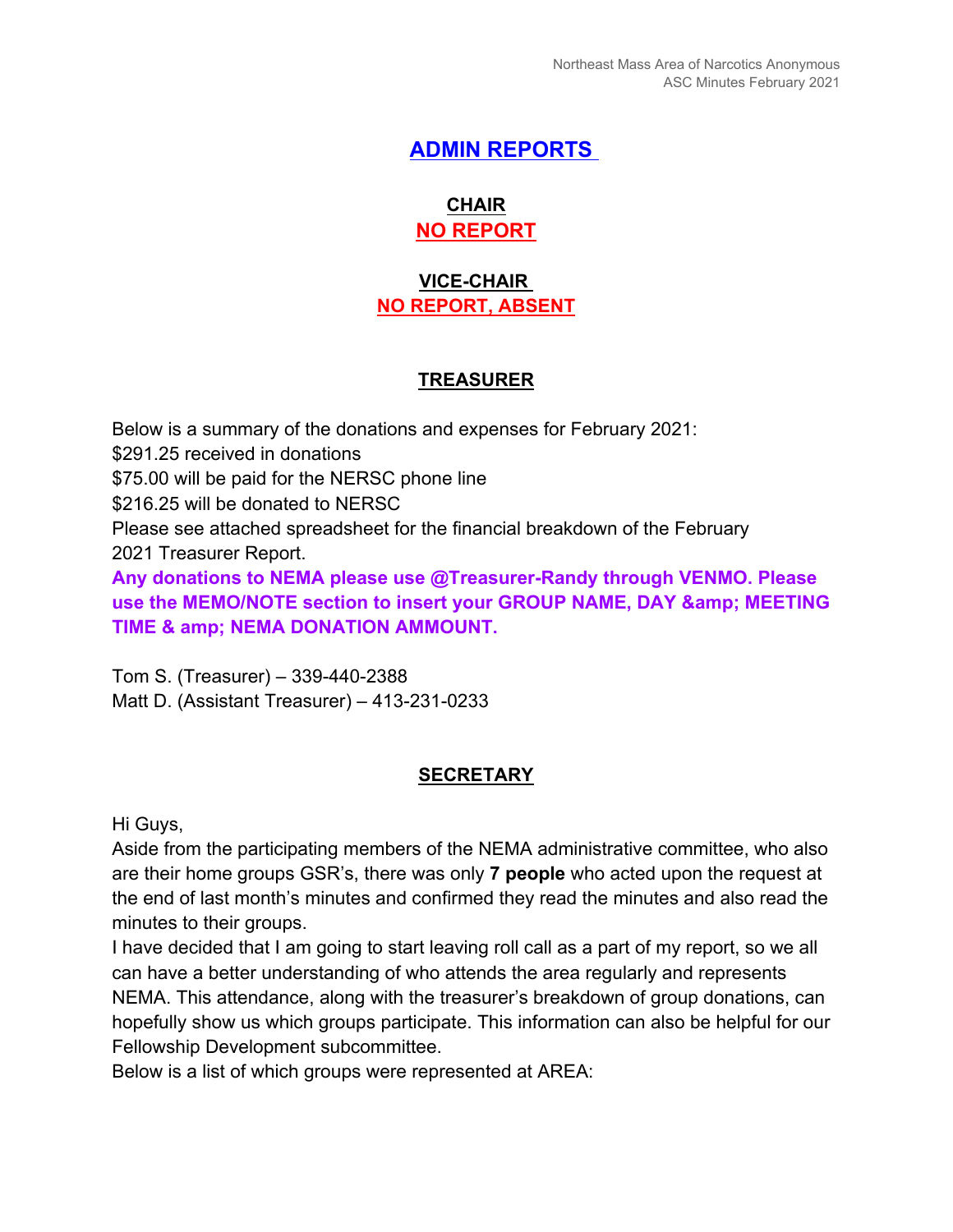#### GSR's in Attendance:

#### **Sunday**-

Johnny-Serenity by the Sea Pete H- Not Alone,Together We Can Dennis- Free to be Me Christie- Cope without Dope

#### **Monday-**

Channel M- DIscovery in Recovery James- Steps to Recovery

#### **Tuesday-**

Sleepy John- Surrender is the Key Chris G- Just for Tuesday

#### **Wednesday-**

Nikki- Spiritual Foundations

#### **Thursday-**

Mike B- I can't, We can

### **Friday-**

Sam R- Anarchy in NA Tricia H- Miracles in Medford

#### **Saturday-**

Sam B- Way of Life Val- 24hr Clean Group Dougie- New Beginners

#### **Quorum for today was: 15 (9 being majority and 10 being 2/3rds)**

Also, I forgot to mention this while at ASC, but I became the secretary of a new group that meets on Monday nights in person. We were told by our Literature Chair that "NEW MEETING PACKETS" are low in number, actually barely existent and we were responsible for paying for all the readings and treasurer books. Basically everything that comes in that new meeting packet. I would have loved to mention this at area, I DO think it needs to be addressed, especially as different groups form and start to return to meeting in person. We also were responsible for our own start up keytags. I am not sure if in the past, key tags were part of the NEW MEETING PACKETS but I did want to ask.

Also, I am told how the literature works: any money made is replenished into new inventory, leaving the inventory always plentiful. I am confused why NEW MEETING PACKETS did not make that cut? Where we stand on Area Literature Inventory and if a monthly report could be generated of any selling/buying that happens with our Literature? I plan to bring this up on March 28 at our next ASC and hope the literature chair is present or an experienced member of ASC can answer.

I have also been a HUGE advocate for meeting lists (hard copies) to be not only updated, but distributed as well. I am wondering when this will take place? Our Website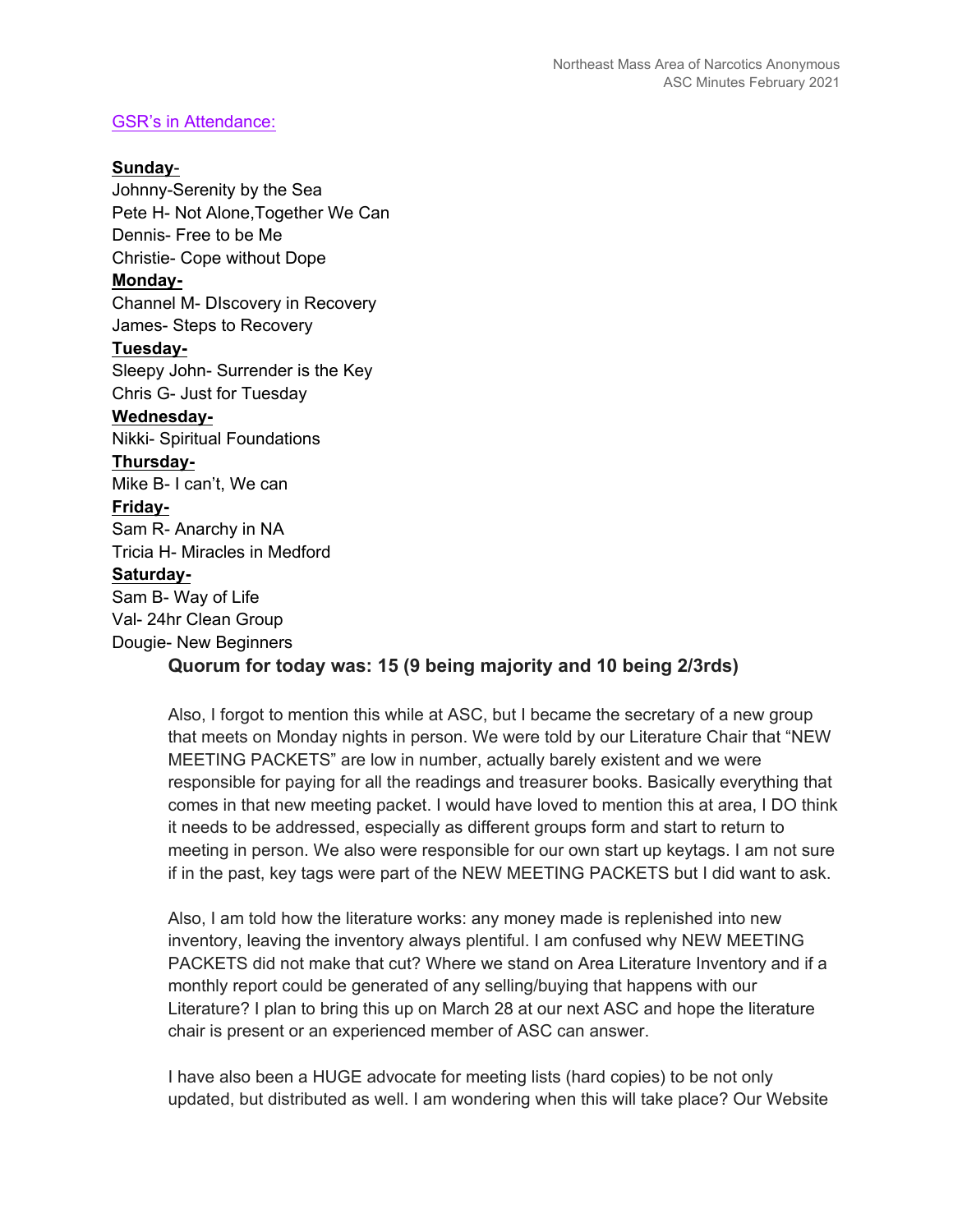Design Chair did send me a meeting list, however I discovered a few errors and would like to know, once again, whose responsibility it is to keep this information up to date, printed out, distributed and accurate? And if it falls on no one, can we delegate a trusted servant specifically for this responsibility, going forward?

In loving service, **Tricia** 

# **HOSPITALS & INSTITUTIONS**

- 1. Started the meeting in the customary way:
	- a. Moment of Silence
	- b. Serenity Prayer
	- c. 12 Traditions 12 Concepts
- 2. Continued the meeting in the customary way:
	- a. Definition and purpose
	- b. Attendance
	- i. 15 People in Attendance
	- c. Approved Previous Month's Minutes
- 3. Roll call:
	- a. 3 of 3 Facilities had Panel Coordinator reports given
- 4. Voting and Motion Making policy
	- a. Quorum was 11, Majority 6, 2/3 Was 8
- i. No money motions
- ii. Congratulations to Eddie S., new panel leader
- 5. New Business
	- a. Presentation to review all trusted servant positions
	- b. Contact from the WIT program, wants commitments, Dennis to contact program to follow through to see if they will allow Zoom commitments
	- c. Tom S. to have phone call with RCA, interested in restarting commitments
- 6. Commitments

a. Commitment Status: STATUS START END OPEN 4 3 OPEN / COVERED 4 3 COVERED 25 23 b. Panel Coordinator Positions OPEN at: none c. Panel Coordinator Positions OPEN / COVERED at: RCA, Serenity at

- Summit
- 7. Closed the meeting in the customary way.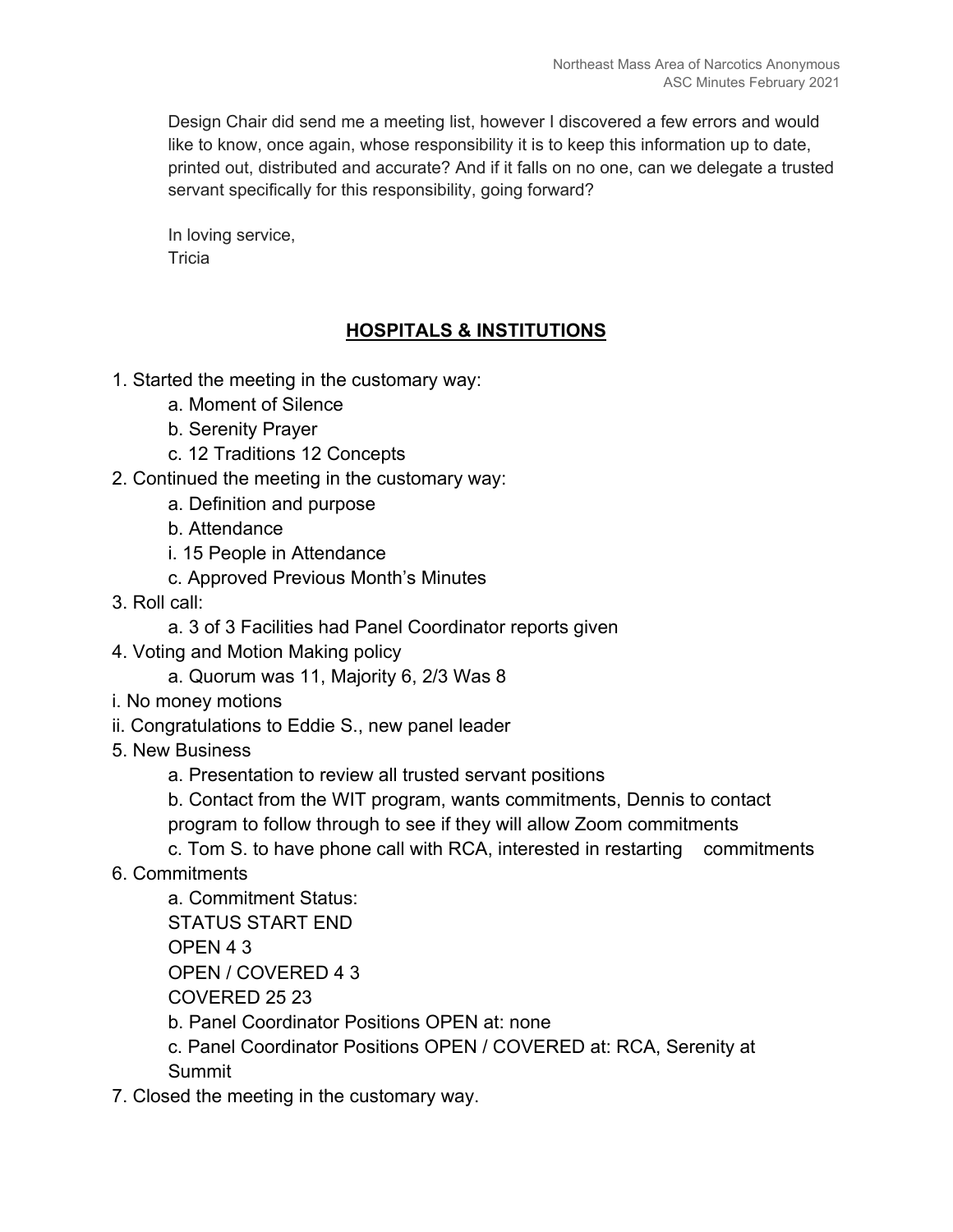In Loving Service, Kaitlin M. and Jennifer A.

#### **RCM**

Hello NEMA family, my name is Chris and I am an addict. Thank you for allowing me to be of service.

Next RSC: April 10th subcommittees, April 11th RSC.

Our Regional subcommittees met February 13th at 11am. Thank you NEMA for your support in running the lobby. The RSC as a whole met February 14th at 11am. NEMA hosted the last regions subcommittee Saturday via zoom from 10:30- 2. Thank you Alan B for stepping in and helping. There were many things discussed at the RSC, such as: Do we donate money to the NEZF for unfunded servants to attend? The insurance has been updated to include that we are not covered if someone contracts COVID-19 at one of our meetings. Our region has voted and passed to move the P.O. box from Quincy to Worcester. It is a more central location and easier for members of the finance committee to pick up mail.

Our region has also picked up a time slot for the Northern Idaho/Washington Region, a month of caring and sharing events. We have been asked if we would like to take a 2-6 hr time slot. Any part of the service structure is welcome to take a time slot. This is a video explaining the event:

https://youtu.be/k7JFbdLdN5M. This is a link to the flyer: http://tjcna.org/ Lastly the FD committee has put together a survey to be completed by anyone who is willing. I would like to ask for a couple minutes to complete this survey to see how FD can better serve our area, groups, and members. A link to the survey is here: https://forms.gle/6cd5NTqpU9Et5z9S9.

In loving service, Chris G 978-998-9929

### **CONVENTION COMMITTEE**

At area we voted based off last month's motion to have a convention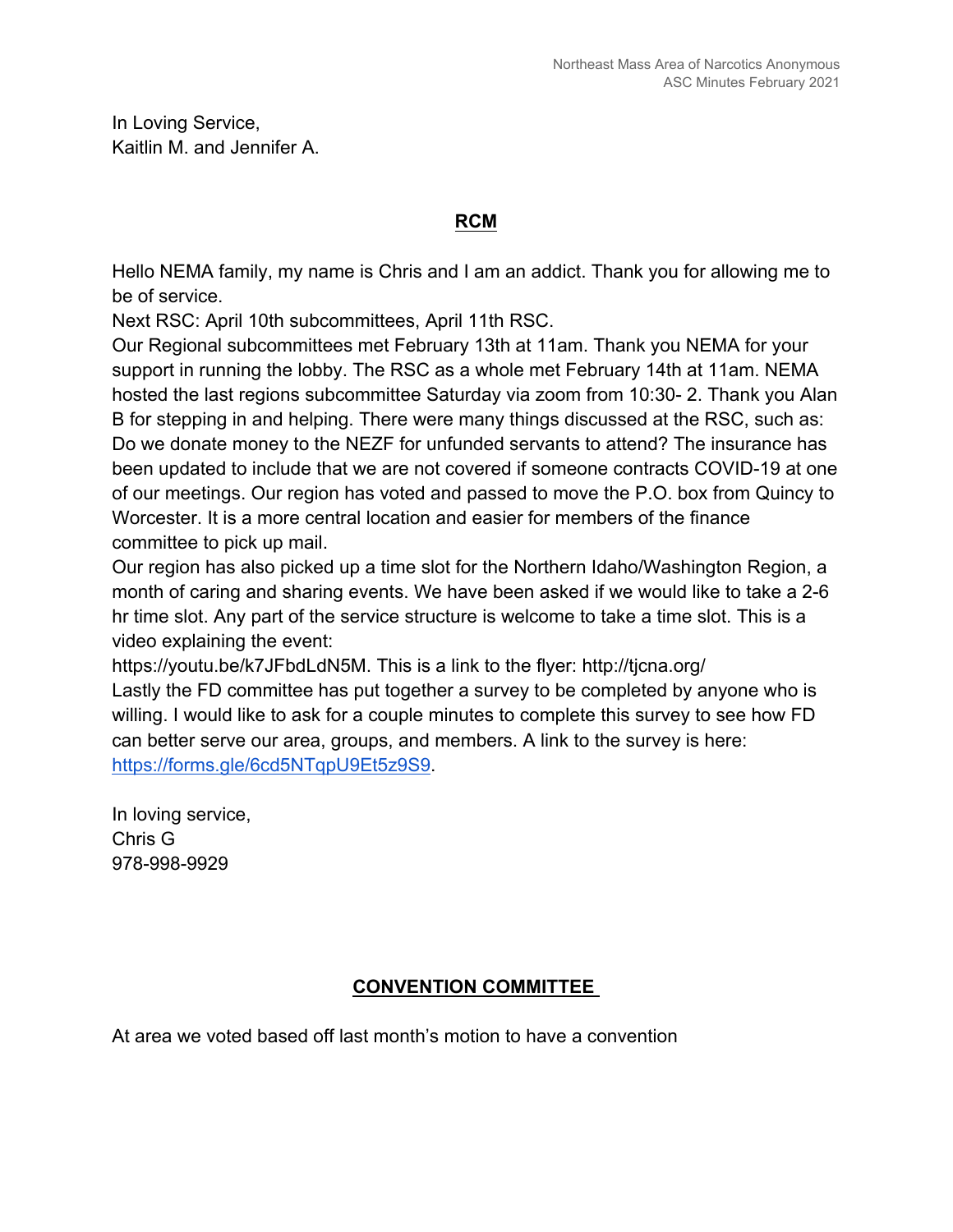Here are the results (10Yes 4NO 2Abstain), as well as, the people who said they would send a member of their home group to join the committee vs those that actually showed up March 6th on zoom. Info was provided by John aka Sleepy

### **ASC motion based volunteers: 7 of the 10 yes's gave us a group member:**

Mike O- Free to be Me (Online, 830am Sundays) Sam B-Way of Life (Revere, 6pm Saturdays) Mike B- I can't, We Can (Online, 8pm Thursdays) Johnny-Serenity by the Sea (Winthrop, 7pm Sunday) Jessica-24 Hour Clean Group (Online, 9am Saturdays) Maggie-978-962-7320 (Group unknown) Vlad- Cope without Dope (Online, 7pm Sundays)

#### **Actual attendance March 6th on zoom:**

Mark, Sleepy, Mikey O, Mikey B, Pam, Jama, Jessica, Maggie

Positions filled at this time are: Pam, Chair elect and 2. Jessica, Assist Treasurer

**The NEMA Convention Committee will next meet on Wednesday, March 31st at 6pm on Zoom 881 0312 5658 (No PW)** 

**We are in need of trusted servants to fill open positions. All addicts are welcome & encouraged to attend!!**

> **PUBLIC RELATION NO REPORT-ABSENT**

> > **POLICY NO REPORT**

### **LITERATURE NO REPORT-ABSENT**

### **ACTIVITIES**

Hi, I am an addict named Mike. I am the Activities chair person. Thank you for allowing me to be of service. It's an honor & a privilege!

The Activities Subcommittee met 3 times at 6:00 PM on Zoom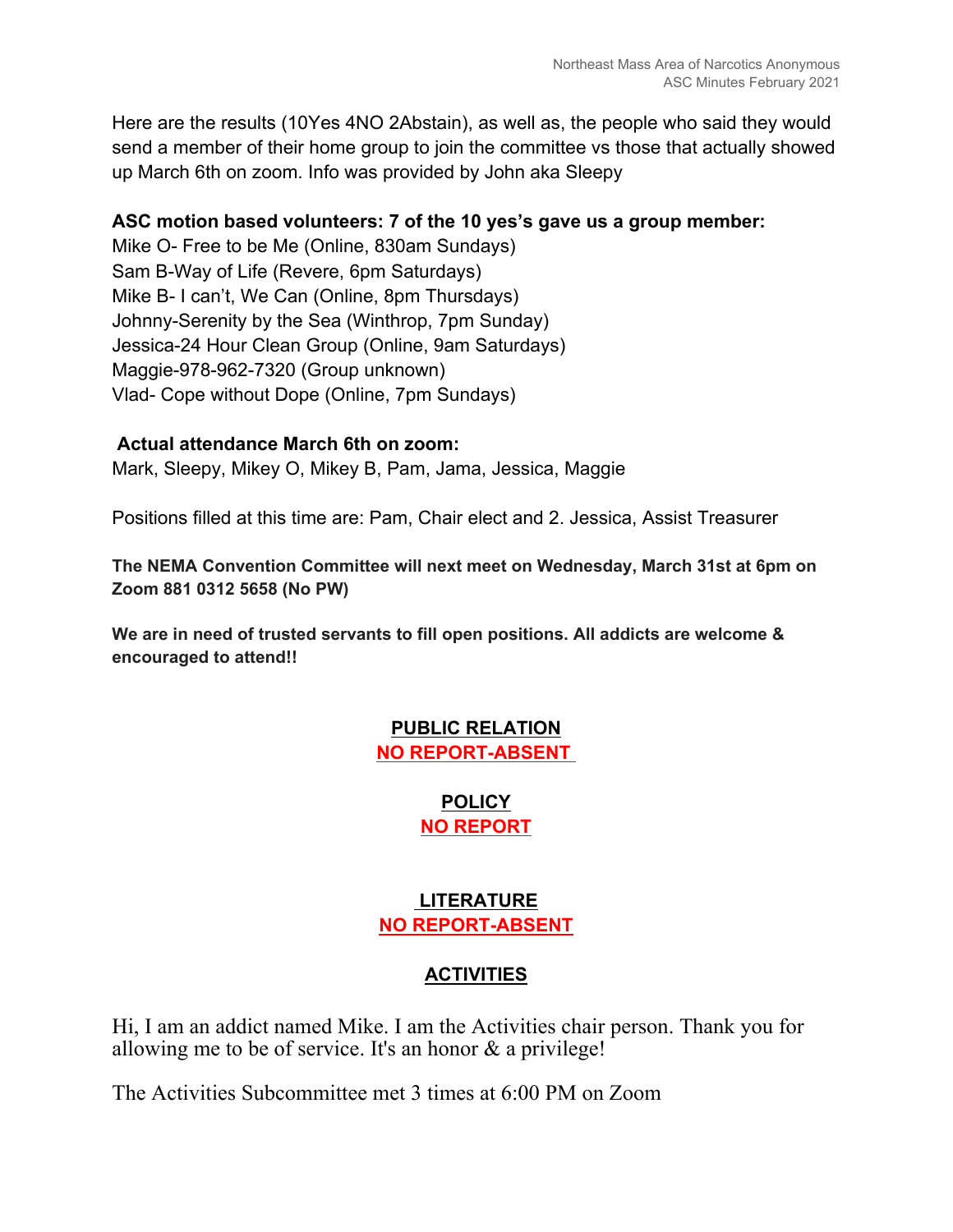We discussed the aftermath of our virtual speaker jam event "Champions in Recovery"

The event was from 12pm-8pm EST and we had a steady attendance of 60+ addicts at all times.

The 7th tradition basket brought in \$60 in contributions. Our balance \$87.09.

We made a motion to send a \$50 contribution to area and \$15.93 for the rental  $\&$ room expansion on Zoom.

We discussed & planned an event for Saturday, February 27th in Malden called "Sledding to Serenity" but was postponed due to inclement weather.

The Activities Subcommittee meets every  $1<sup>st</sup>$  and  $3<sup>rd</sup>$  Wednesdays of the month at 6pm on zoom. (Zoom ID # 848 5220 5273) No PW

Any addict who is willing to serve or check out what Activities Subcommittee is all about is more than welcomed! No clean time required.

Thank you! In loving service, Mike B. Activities Chr.

### **FELLOWSHIP DEVELOPMENT & WEBSITE DESIGN**

**\*\*\*At ASC today, both groups decided to MERGE. Below are their separate reports prior to the newest blend of their subcommittees. Dennis M will be the appointed chair of this new committee, going forward\*\*\*** 

### **Website Committee Update**

- The website is up and running and has consistent traffic
- As of  $2/28$  we have 33 subscribers
- We have had 120 site sessions in the last 30 days, down 50% but consistent use
- Email set up and website administrator(s) email is nemanawebsite  $@g$  mail.com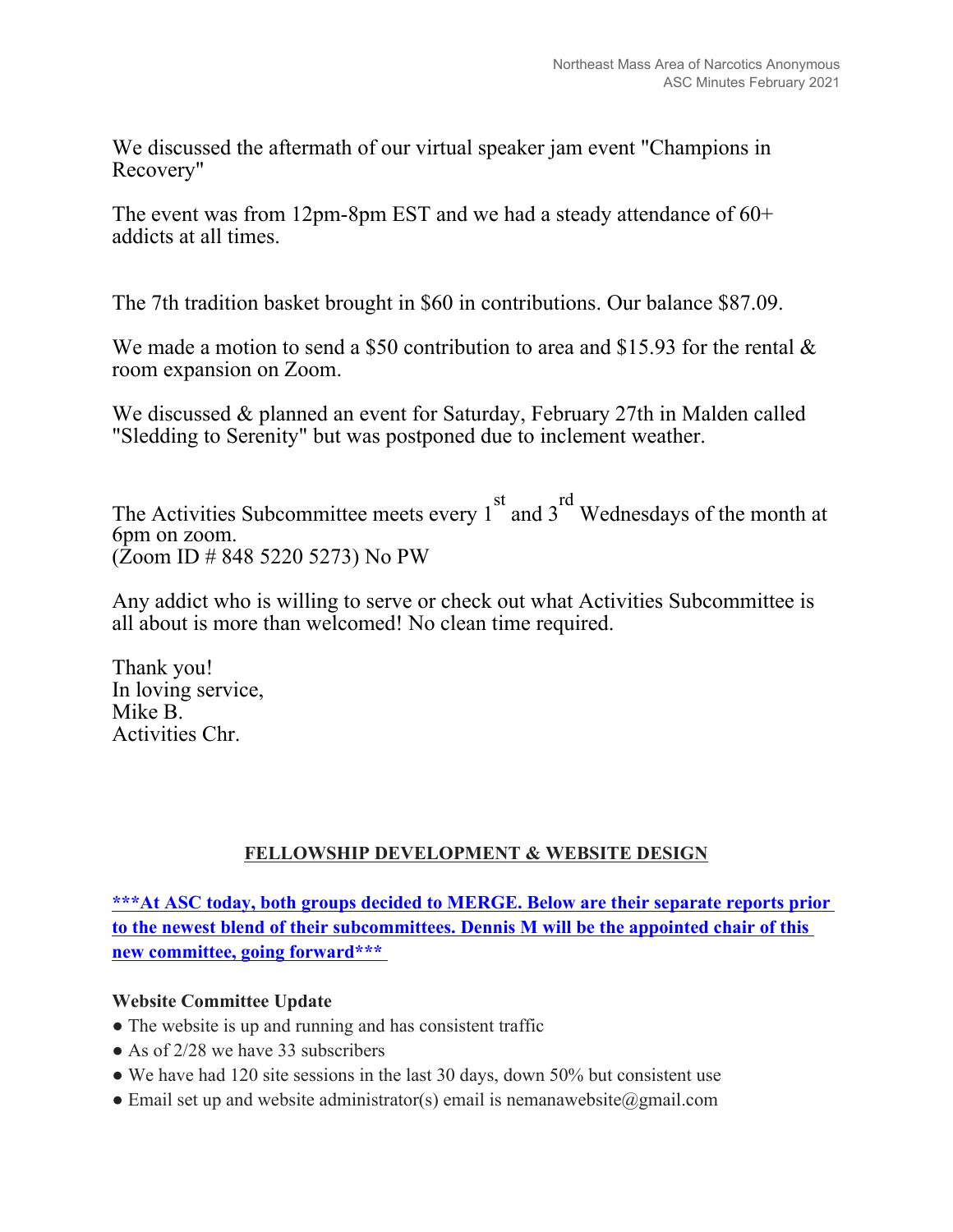• Motion to merge website subcommittee with Fellowship subcommittee will be put forward by FS

- Created a paper meeting list, did not update to new meeting in minutes because posting incomplete, no format or end time, length of meeting
- Added a minutes, and other reports archive sub tab
- Added a meeting resources subtab, started with posting readings, links to NAWS Resources
- Created a paper meeting list, updated Feb. 2021

### **FD Report:**

Hello All,

Fellowship Development met on Sunday Feb 28th at 12pm as scheduled. Our conversations and key topics are as follows:

1.Contacting active groups without representation at Area.

- 2. Contacting Solutions No Excuses group to get them added to the meeting list.
- 3. Adding formats for business meetings to the website.
- 4. Looking to take on responsibilities once held by other subcommittees such as outreach.
- 5. Combining Fellowship Development and Website together to form Fellowship & Website Development. We made this decision based on lack of participation for both sub committees who have the same goals and interests.

With that we closed the meeting with a moment of silence followed by the serenity prayer.

In Loving Service Dennis M

### **GROUP CONCERNS/NEW BUSINESS/OPEN FORUM**

There were a few topics discussed during this allotted time

- 1. Website Design Subcommittee and Fellowship Development Committee raised concerns and a request to join together to form one committee. We voted as a service body and the vote passed. Moving forward the two committees will become one, with Dennis M as the Sub Committee Chair
- 2. Walked through how to find a meeting on our new website NEMANA.ORG
- 3. Discussed again how if a NEMA group needs to update their group information they should use NEMANA.ORG (our area) to do so, which in turn also reflects on NERNA.org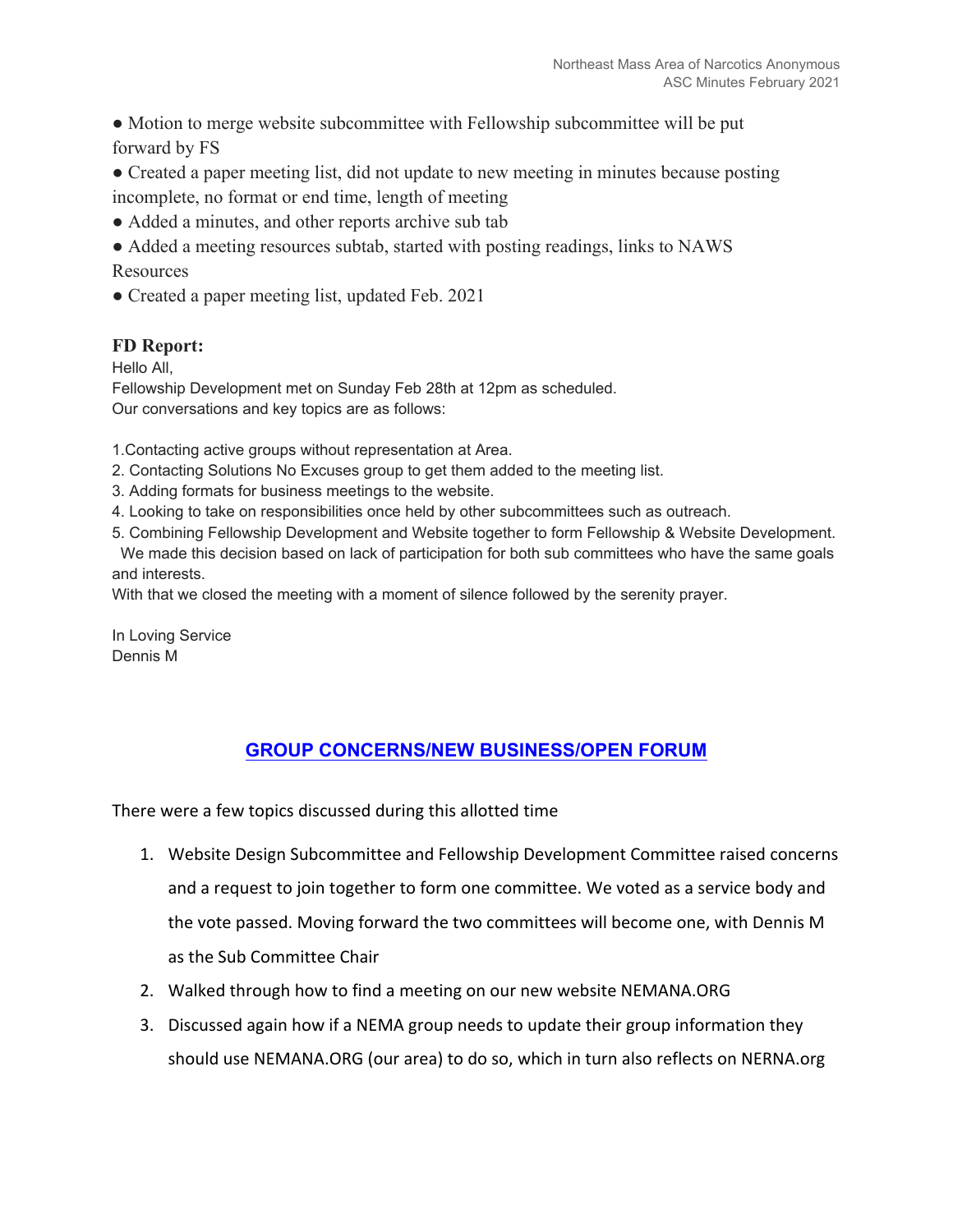(region) lists. Groups can reach out to the admin body or the subcommittee to learn how to do so.

### **OLD BUSINESS**

Last months motion for our area to host a Convention in 2024, and specific group volunteers to help form such a committee were given. See Convention Committee Report for more details. The vote was 10 yes, 4 no and 2 Abstain.

### **NEW BUSINESS**

Open Positions: Convention Committee Chair Alt. RCM

After discussing the open positions, Val B volunteered, qualified and was voted in to be our NEMA Area new Alternate RCM. WELCOME VAL B :)

We also voted for our Area to be a part of "Caring and Sharing" put on by Idaho NA and can be helpful for our AREA to use as a learning day. This is a month long zoom from NA regions throughout the world hosting different days in April. Joe P volunteered to head this ADHOC and plan for a day in April for NEMA to represent. We also took a survey, as a group, based on any needs our area could use at this time, given by our RCM and to be returned to Region when they meet again. See attached video and paper regarding getting involved in the project and contact either Joe P or Chris G to learn how to participate in our allotted day

# **MOTIONS TO BE TAKEN BACK TO GROUPS To Be VOTED ON NEXT ASC**

# **\*\*NO MONEY MOTIONS WERE PRESENTED AT THIS TIME\*\***

**NEXT NEMA ASC:**